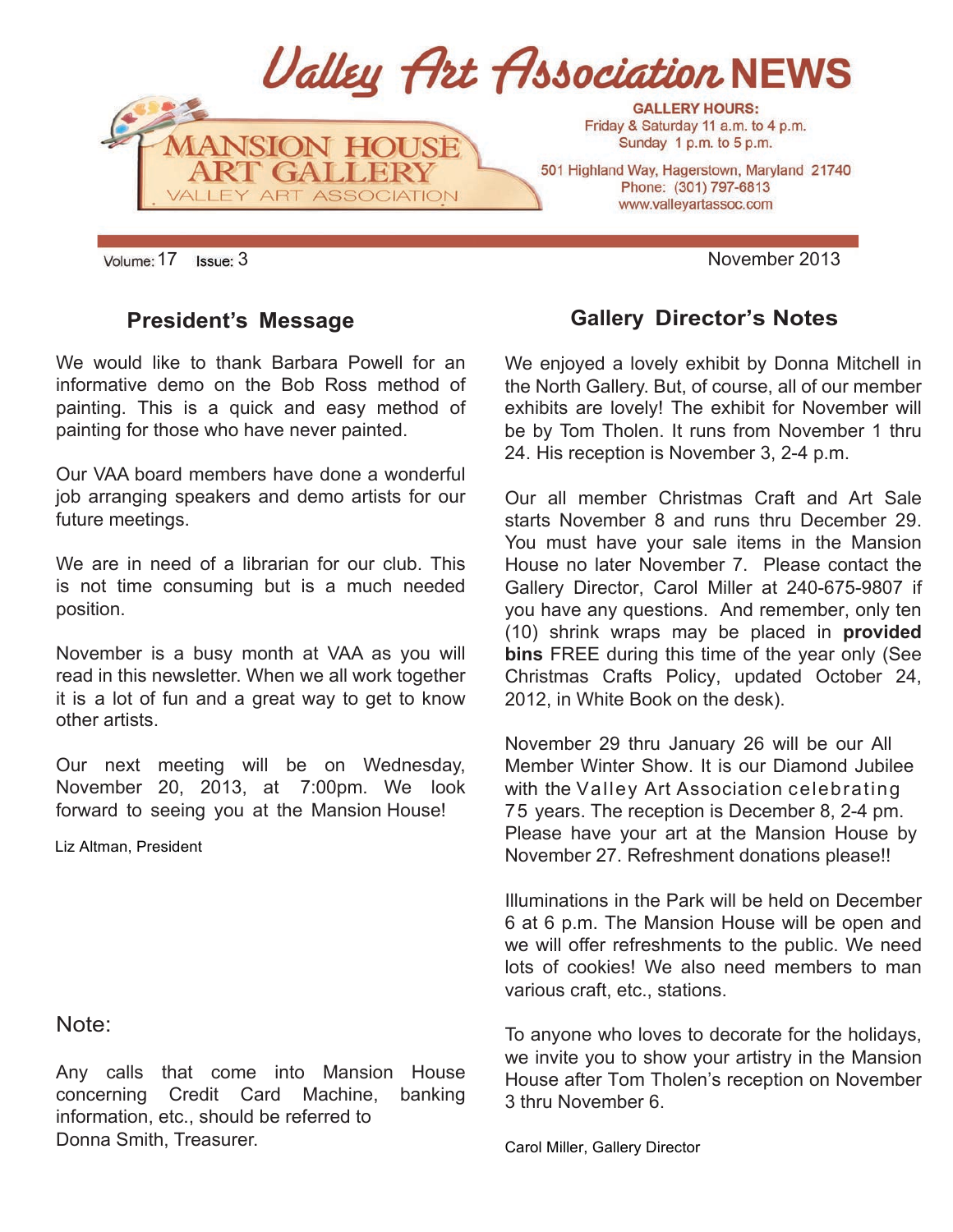## **Washington County Museum Show**

Please note, our show at the Washington County Museum of Fine Arts, will be held February 22 to April 27, 2014. This year's show will be a "little" different with a small "Gem" show featuring works no larger than 12x16 inches including the frame. This means that if you paint an 8x10 canvass you may use a 2 inch frame. or a 9x12 in canvass using a 1 1/2 inch frame etc. To make sure you are within the maximum size required, measure your frame around the outside making sure it does not exceed 56 continuous inches. Watercolor artists will have to calculate using image size, matt size and frame size. Using a small metal frame might help with this small format. The DEADLINE for entries to be juried will be Sunday Jan. 5, 2014.

For questions please contact:

Marjorie Tressler at marjorietressler@comcast.net or 717-762-6791

**Date for entries to the Mansion House to be juried:** DEADLINE, Sunday, January 5, 2014

**Date of the exhibition:** February 22 thru April 27, 2114

**Exhibition list due to WCMFA:** Friday, January 17, 2014

**Delivery to WCFMA deadline:** Tuesday, February 18, 2014, by 12 noon.

**Installation dates:** February 18-February 21, 2014

**Location:** Baer Gallery at the WCMFA



#### **Visit to Scott Cawood's Studio**

On Saturday, October 5, Lucy Ecker organized a visit to Scott Cawood's studio in Sharpsburg. Scott recently installed a large sculpture in The Centre for Joint Surgery and Sports Medication lobby on Western Maryland Parkway in Hagerstown. This exhibit was noted in the press and is well worth a visit.

The weather was beautiful and Scott's studio is in a lovely rural setting with splendid gardens which are home to many of his life size sculptures. The studio is at the end of his gardens and is surrounded by very interesting pieces of used metal that he uses in his sculptures. He is currently gathering a collection of pedal bike forks for his next large sculpture.

Scott made us very welcome and explained his process. He is currently working on busts of blues musicians which he creates in his down time between larger projects. It was amazing to see the detail in the faces he can create from sheet metal and welding.

Many thanks to Lucy for her work organizing this interesting and pleasurable visit.

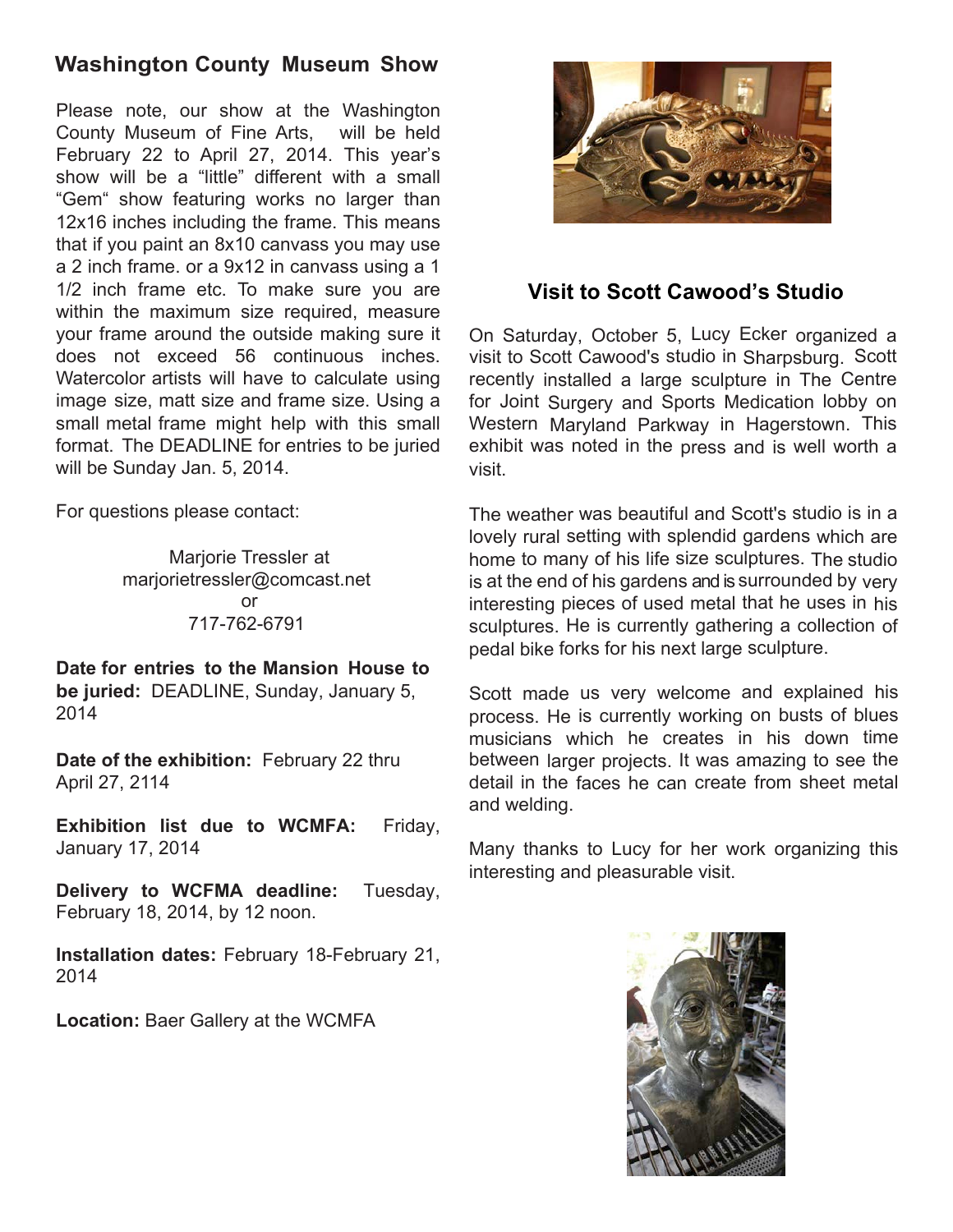#### **Hospital Art in the Hallways**

**Mertius Hospital**  November: Carol Miller December: Sharon Benoit

#### **Waynesboro**

November: Becky Dietrich December: Wayne Gunnelson

**Chambersburg** November: Roy Hoffman December: Charles Gelsleichter

#### **New Members, Welcome!**

#### **Leona Kronstadt**

Art Medium: Started oil painting classes March 2013.

#### **Sara Knox**

Art Medium: Clay vases, sponge holders, sculpture Recently exhibited work at the American Craft Council Show, Baltimore, MD

#### **Claudia Giannini**

Art Medium: Printmaking, Mixed Medium. Has helped around Mansion House and Valley Art for many years.

#### **John Braun, Jr.**

20 year old art student at Shippensburg University. Works in many mediums.

**Harold Mason** Husband of member Donna Mason

**Franklin Miles** Member of Valley Art in 1990's Art Medium: Watercolor. Has taken classes from Tony Couch, Bob Wantz and Joe Mayer

**Monika Wertman** Art Medium: Digital Media and Acrylic Painting

**Elizabeth Carolson** Art Medium: Watercolor Former member. Still painting and teaching watercolor at age 87.

## **"The Fishing Lesson" Moves Closer to Becoming a Reality in City Park**



We received word in October that the Washington County Arts Council was awarded the Maryland State Arts Council grant of \$5,000 that it had sought for the creation of Paul Rhymer's proposed life-size bronze sculpture, "The Fishing Lesson," in City Park. This grant, along with other planned and committed donations will cover more that half of the project's budget. Now the effort begins to raise the remaining funds needed to sculpt, cast and install the sculpture. The City's goal is to have the sculpture in place in September, 2014 for the resumption of the annual fall arts festivals.



**Reminder**

Next meeting Wednesday, November 20, 2013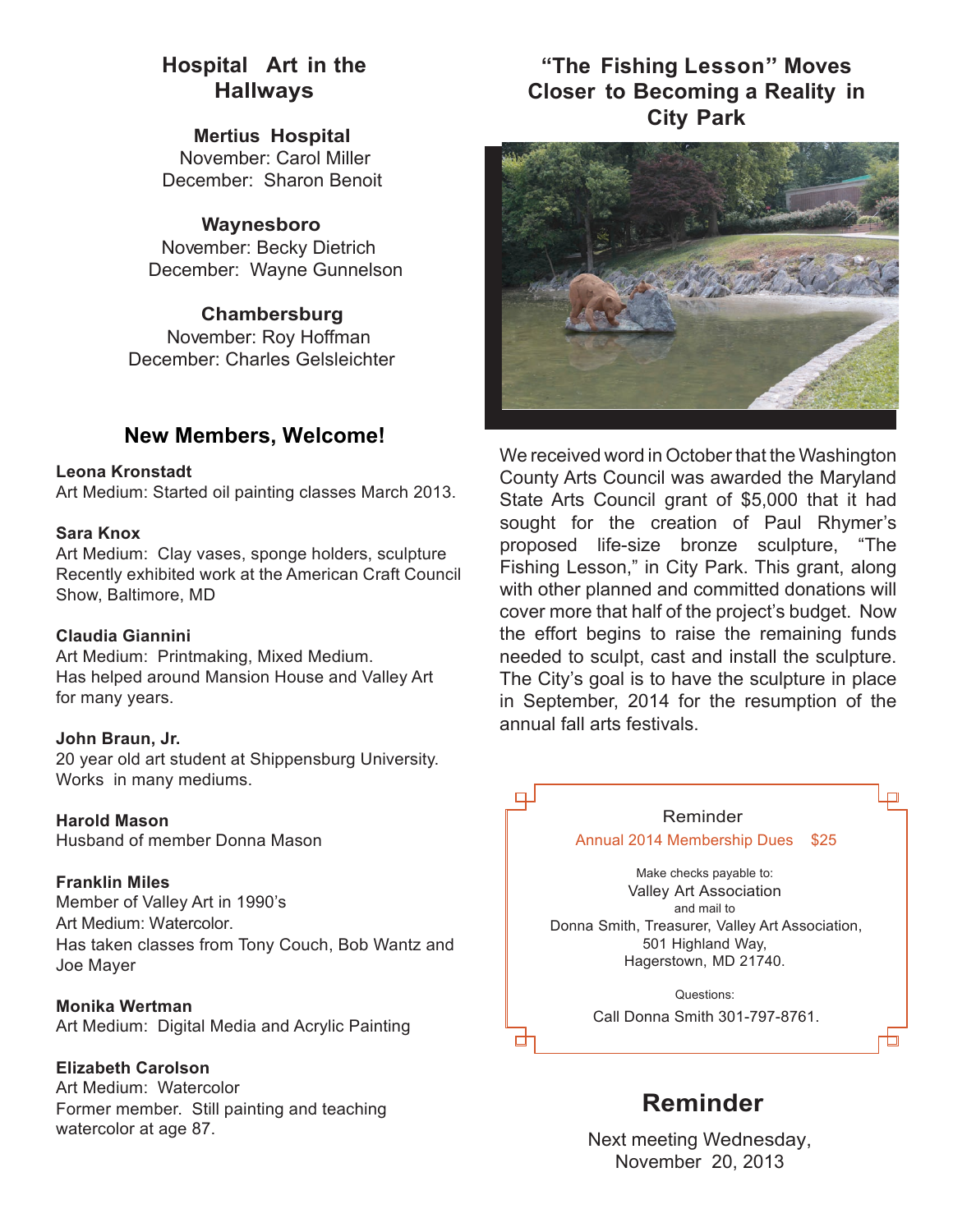#### **Inspiration Tuesdays with Marjorie Tressler**

Dates: Continuous Day: Tuesday Time: 10-2pm Location: Mansion House Tuition: Free

Marjorie Tressler is facilitating a weekly painting session in oil, acrylic or mixed media for intermediate or above painters each Tuesday. These sessions are free and open to all members of the VAA. The artists share ideas, experiences, knowledge, and use of materials, some critiques, but most of all, inspiration. The artists supply their own materials. and still life set- ups etc. The only requirement is the artist needs to be self-motivated and able to work independently. For more information or to sign up, please contact Marjorie directly at 717-762-6791 or marjorietressler@comcast.net.

## **Wednesday Watercolor Group**

The Wednesday Watercolor Group invites you to join us. We meet every Wednesday from 10 a.m. to 2 p.m. Bring your lunch and watercolors!

For more information, call Audrey Mentzer at 301-739-8112 or Ruth Peyton at 304-274-3465.

## **Acrylic Painting with Marjorie Tressler**

Dates: September 3 starting for 6 Wednesdays

Time: 6:30 - 9:00 pm Location: Mansion House Tuition: \$65.00

A beginner/intermediate class is being held the First and Third Wednesday nights from 6:30 to 9:00pm at the Mansion House Art Center. This class started again, Sept. 4, 2013. Please be prepared to have your own materials. For more information please contact

Marjorie Tressler 717-762-6791. Cost \$65 for 6 week course.

## **A Reminder to Gallery Artists**

All gallery members with wall spaces need to sit 8 times per year. Members who show baskets, pottery, or sculpture, need to sit 2 times per year. Members who show miniatures, shrink wraps and regular members who exhibit in All Member Shows in the North Gallery need to sit 2 times per year with a gallery member.

Please be sure that you have signed up for the appropriate number of days in the Sitters Book. We cannot be open if we don't have sitters.

The Hagerstown Police have asked that we have 2 people in the gallery at all times when we are open



**ARTISTS looking for ARTISTS** and MODELS for the **WEDNESDAY PORTRAIT GROUP** 

> TIME: 9:30am-12:30pm PLACE: Hagerstown YMCA STARTING: September 18, 2013

**COST FOR 12 SESSIONS: \$15 MODEL FEE EACH SESSION:\$4** 

**CONTACT** Donna or Hal Mason 301-791-6719

## **Local Workshops**

VAA members are invited to join with Waynesboro Studio Art Club for David Buckley Good's Oil Workshop. Hurry if going!

November11-15, Monday - Friday, 9 a.m.-3p.m. **Cost:** \$165.00 **Fee due:** November 4, 2013

> **Make checks out to:**  Waynesboro Studio Art Club Workshop with your name and address.

> > **Mail to:** Virginia Hair 11613 Country Club Road Waynesboro, PA 17268

 **Questions:** Call Virginia, 1-717-762-3673